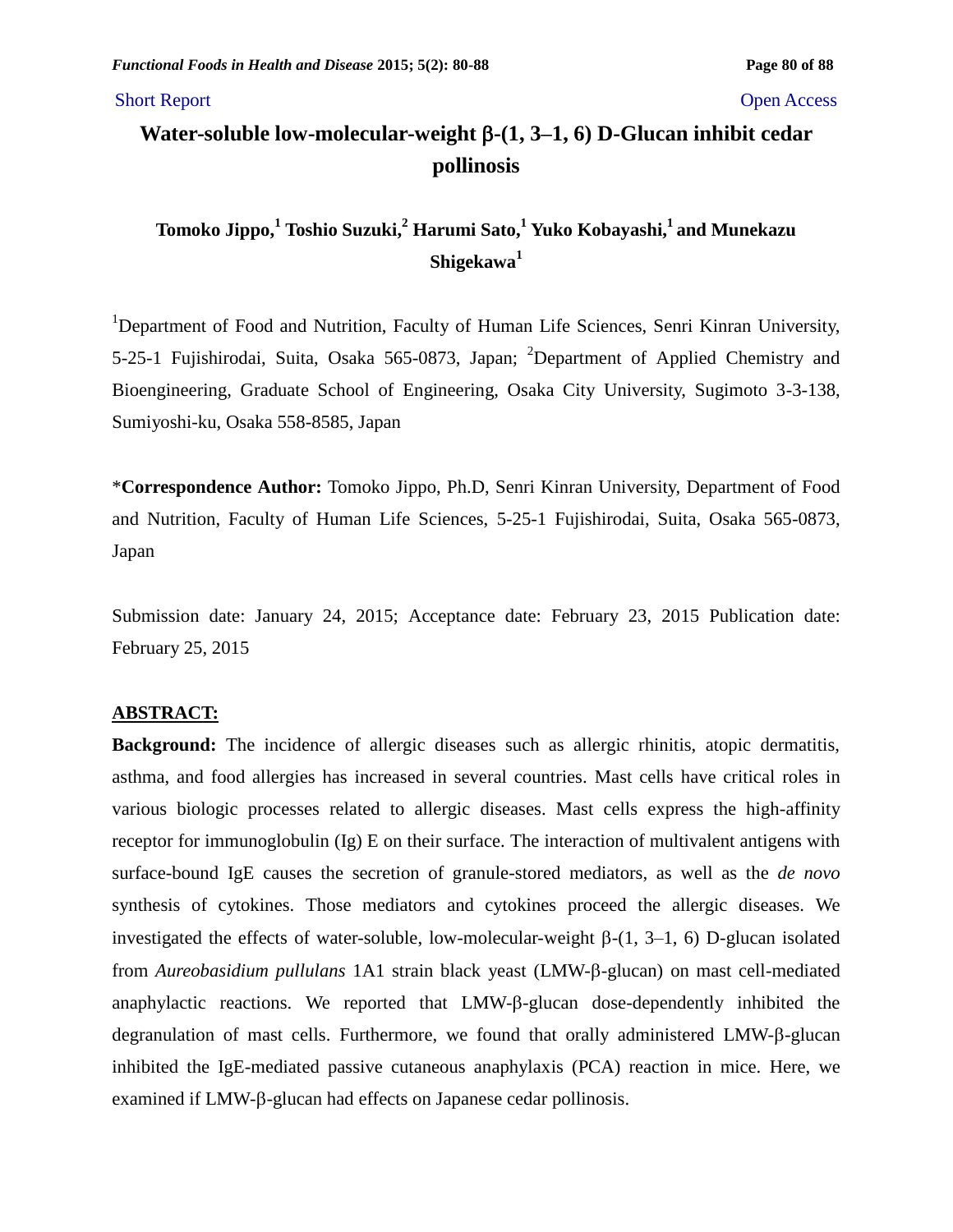Findings: In a clinical study, a randomized, single-blind, placebo-controlled, parallel group study in 65 subjects (aged  $22-62$ ) was performed. This study was undertaken 3 weeks before and until the end of the cedar pollen season. During the study, all subjects consumed one bottle of placebo or LMW- $\beta$ -glucan daily and all subjects were required to record allergic symptoms in a diary. The LMW- $\beta$ -glucan group had a significantly lower prevalence of sneezing, nose-blowing, tears, and hindrance to the activities of daily living than the placebo group.

Conclusions: These results suggested that LMW- $\beta$ -glucan could be an effective treatment for allergic diseases.

**Key Words:** Mast cell, Anti-allergy, β-glucan, Cedar pollinosis

# **INTRODUCTION**

The incidence of allergic diseases such as allergic rhinitis, atopic dermatitis, asthma, and food allergies has increased in several countries [1]. Mast cells and basophils have critical roles in various biologic processes related to allergic diseases [2, 3]. These cells express the high-affinity receptor for immunoglobulin (Ig) E on their surface. The interaction of multivalent antigens with surface-bound IgE causes the secretion of granule-stored mediators, as well as the *de novo* synthesis of cytokines [4]. Those mediators and cytokines activate the migration of neutrophils and macrophages. The reactions brought about by these cells causes tissue inflammation [5] and an allergic reaction.

 $\beta$ -glucan consists of many glucose molecules joined together with  $\beta$ -1, 3-and/or  $\beta$ -1, 6-linkages.  $\beta$ -glucan derived from mushroom and fungi is formerly a substrate known to stimulate immune reactions [6–8]. However,  $\beta$ -1, 3 or  $\beta$ -1, 6-glucan isolated from mushrooms have high viscosity and high molecular weight (>2,000 kDa) and are insoluble [9]. Therefore, purification of these compounds is extremely difficult, and crude  $\beta$ -glucan fractions have been used in many experiments [9, 10].

Recently, a water-soluble, low-molecular-weight  $(\approx 100 \text{ kDa}$  as an average molecular weight)  $\beta$ -(1, 3–1, 6) D-glucan (LMW- $\beta$ -glucan) was prepared from the *A. pullulans* 1A1 strain of black yeast [11]. It has been reported that the LMW- $\beta$ -glucan can exert anti-tumor, anti-metastatic [12] and anti-stress actions [13]. However, the effects of  $LMW$ - $\beta$ -glucan on anaphylactic reactions have not been reported fully. We found that LMW-B-glucan dose-dependently inhibited the degranulation of rat basophilic leukemia and murine cultured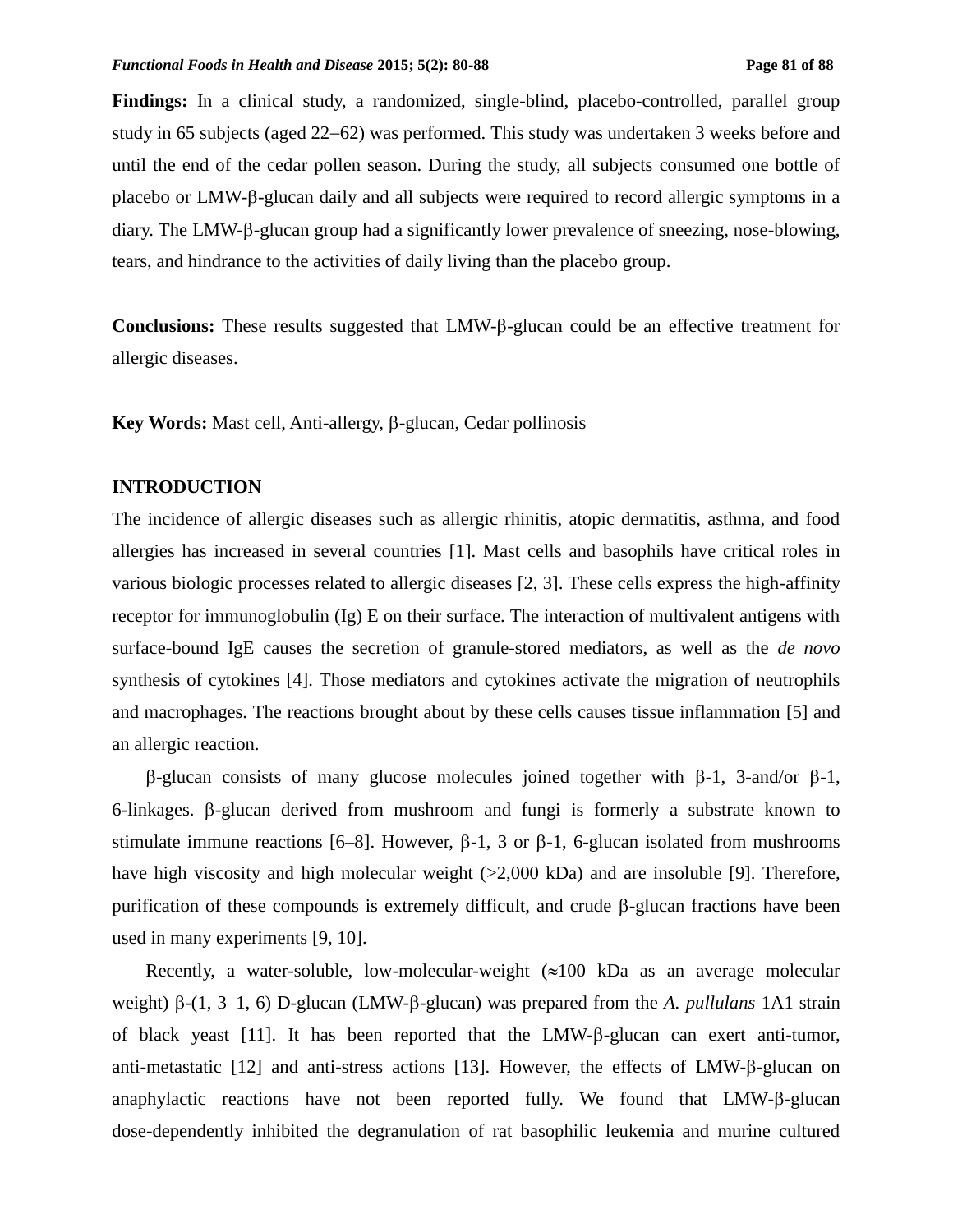mast cells activated by IgE  $[14]$ . Furthermore, orally administered LMW- $\beta$ -glucan inhibited the IgE-induced passive cutaneous anaphylaxis (PCA) reaction in mice [14].

In the present study, we investigated the effects of orally administrated LMW- $\beta$ -glucan on pollinosis during the most prevalent season for allergic rhinitis to evaluate its effects in humans.

### **METHODS:**

**Preparation of LMW--glucan:** The *A. pullulans* 1A1 strain was cultured in Czapek's medium supplemented with 0.3% sodium ascorbate and 3% sucrose [11,15]. The resulting culture was treated under alkaline conditions by the addition of NaOH (pH 13) to lower its viscosity. The isolation and purification of  $LMW-\beta$ -glucan was carried out in the same manner [12]. The structure of the LMW- $\beta$ -glucan consisted of a main chain of  $\beta$ -1, 3-linked  $\beta$ -D-glucose with  $\beta$ -1, 6-linked side-chains by NMR. In addition, the integral ratio of the branches of  $\beta$ -1, 6 to  $\beta$ -1, 3 was estimated to be approximately 80%. The molecular weight of LMW- $\beta$ -glucan was determined to be approximately 100 kDa as an average molecular weight by the alkaline gel chromatography  $[12]$ . The LMW- $\beta$ -glucan purity was determined as follows; N content is estimated to be 0.24% by the Kjeldahl method. Besides, from contents of ash (6.3%) and moisture (3.7%), possible purity of the LMW- $\beta$ -glucan used was estimated to be more than 80%.  $LMW-\beta$ -glucan was kindly supplied by Daiso Co. Ltd., (Hyogo, Japan).

**Subject Selection:** Sixty-five subjects (age: 22–62 years) were enrolled in this study. All subjects had a history of seasonal rhinitis. The present study was conducted in compliance with the current good clinical practice. The Ethics Committees of the Fukuda Clinic of Internal Medicine (Fukuda, Japan) approved the study protocol and found it to be in accordance with the Declaration of Helsinki (inspection No: IRB20120218-1). Written informed consent for participation was obtained from all subjects. All subjects did not take any anti-allergic drug during the study period.

**Test Samples:** There were two types of test samples and thus two groups as follows: 50 mL of water containing 500 mg carbohydrate and 30 mg sodium citrate with 150 mg  $LMW-\beta$ -glucan (LMW- $\beta$ -glucan group) and 50 mL of water containing 500 mg carbohydrate and 30 mg sodium citrate (placebo group). No differences in taste or appearance were observed between these two test sample types. Thirty-four subjects (26 males, 8 females; mean age, 42.8 years) were assigned randomly to the LMW- $\beta$ -glucan group, and 31 subjects (24 males, 7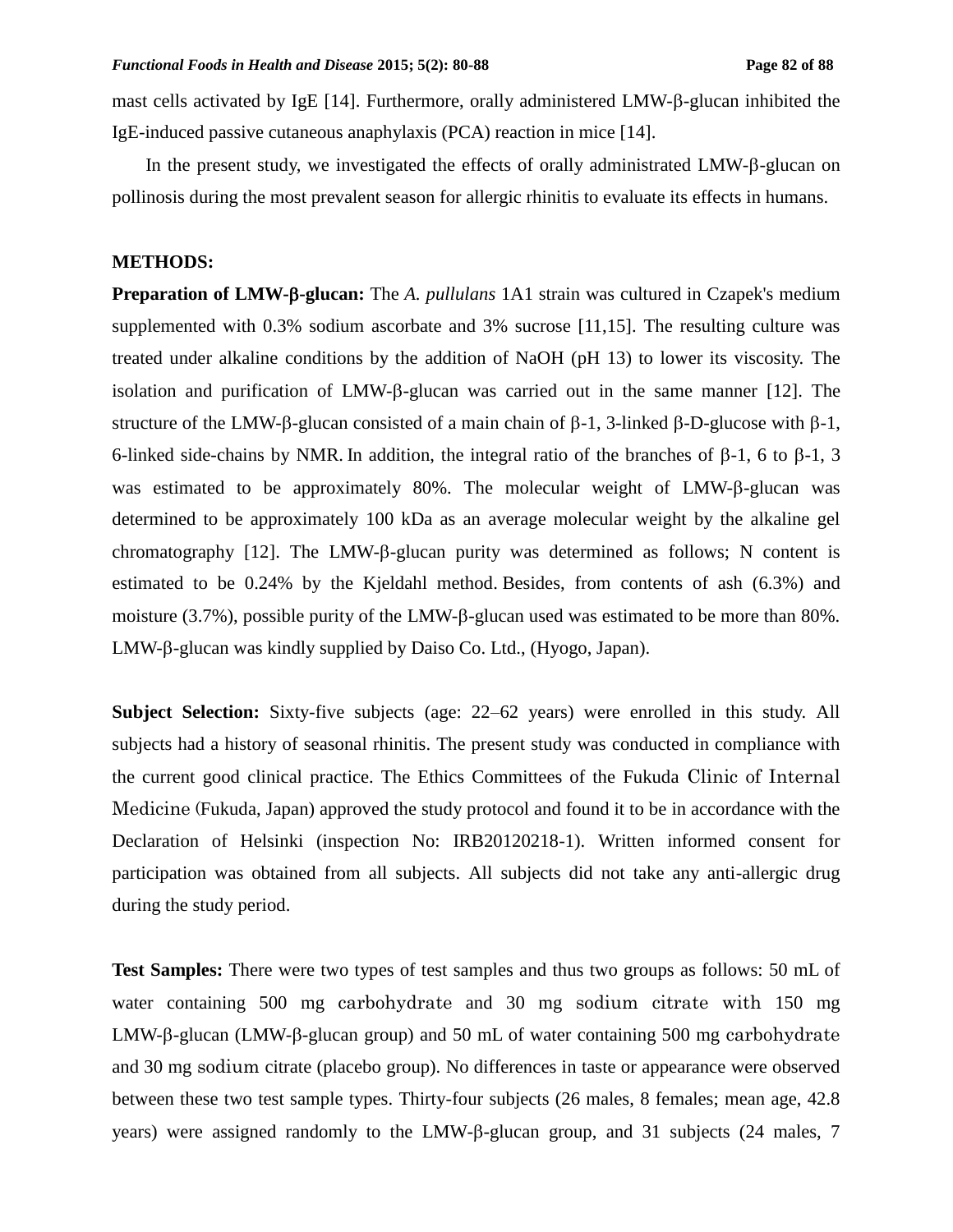females; mean age, 39.1 years) were assigned randomly to the placebo group. There were no differences in sex, age or degree of seasonal rhinitis  $(p>0.2)$  between the LMW- $\beta$ -glucan group and placebo group.

**Study Design:** This was a randomized, single-blind, placebo-controlled, parallel group study. Intake of the test drink was performed between 9 February and 4 April 2012 (3 weeks before and until the end of the cedar pollen season) (Fig. 1).



**Figure 1.** Number of Japanese cedar pollen scattered between 25 January and 24 April 2012. All subjects drank test samples with or without  $150$  mg of LMW- $\beta$ -glucan between 9 February and 4 April.

The effects of intake of LMW- $\beta$ -glucan, beginning before pollen dispersion, on allergic symptoms were examined by comparing the time-course changes in scores of nasal and eye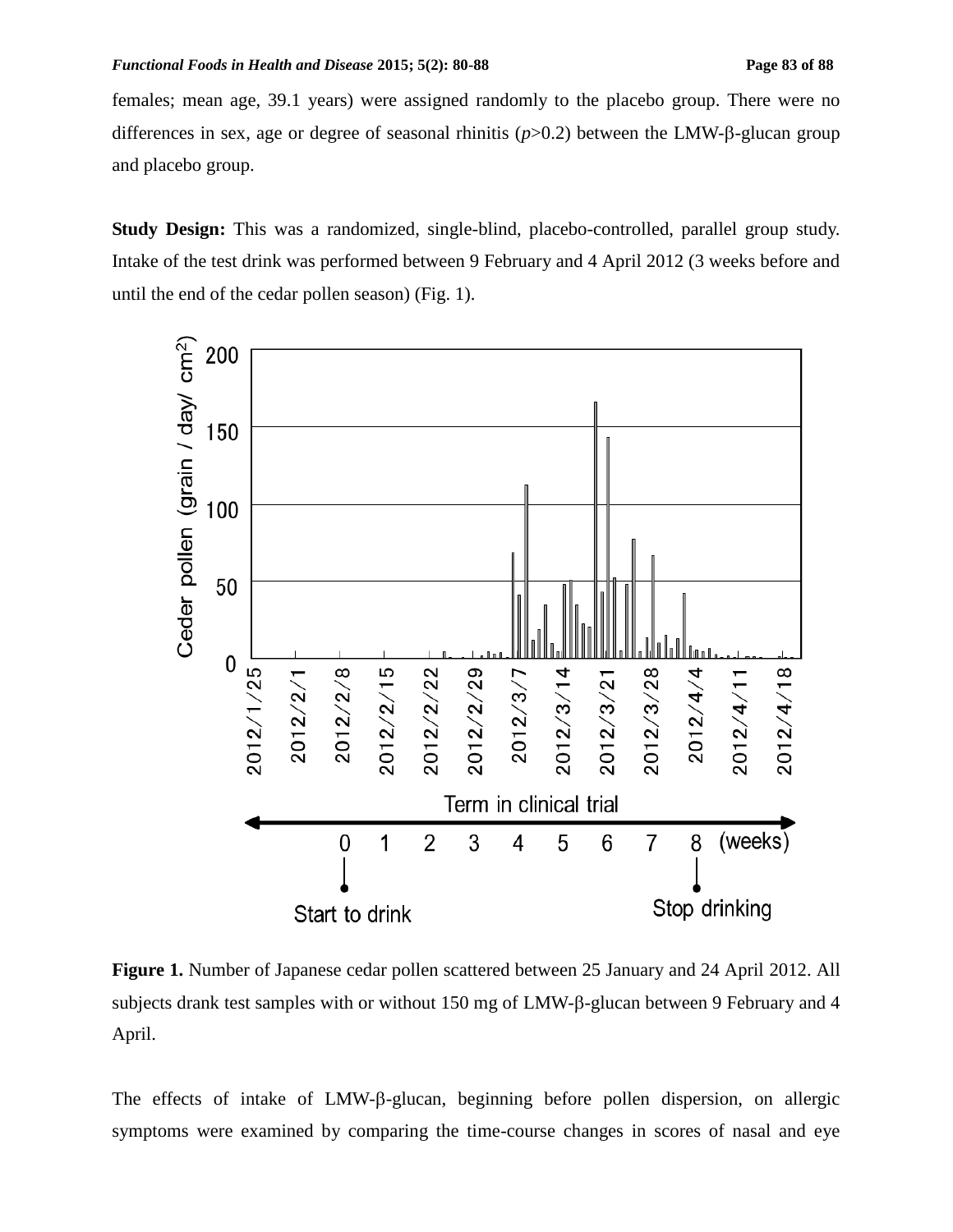symptoms in the LMW- $\beta$ -glucan group with those of the placebo group. During the study period, all subjects consumed one bottle of placebo or  $LMW-\beta$ -glucan daily. We used the same lot of  $LMW-\beta$ -glucan in the clinical study.

During the test period, all subjects were required to record allergic symptoms in a diary. This involved recording the daily frequency of sneezing and nose-blowing, stuffy nose, itchy eyes, tears, and hindrance in the activities of daily living (ADL) in accordance with the method proposed by the Allergic Rhinitis Committee of the Japanese Society of Allergology. The symptoms were classified as follows: sneezing, total number of sneezing in one day, but continuous sneezing is one number; nose-blowing, total number of nose-blowing in one day; stuffy nose, breathes freely  $= 0$ , mild nasal congestion without mouth breezing in one day  $= 1$ , moderate nasal congestion with several mouth breezing in one day  $= 2$ , severe nasal congestion with many mouth breezing in one day  $= 3$ , both nostrils blocked throughout the day  $= 4$ ; itchy eyes, none  $= 0$ , mild itchy eyes without rub eyes  $= 1$ , mild itchy eyes with rub eyes sometimes  $=$ 2, moderate itchy eyes with rub eyes frequently  $= 3$ , severe itchy eyes with rub eyes many times  $= 4$ ; tears, none  $= 0$ , mild symptoms without wipe tears  $= 1$ , mild symptoms with wipe tears sometimes  $= 2$ , moderate symptoms with wipe tears frequently  $= 3$ , severe symptoms with wipe tears many times; and ADL, none = 0, not interfere very much = 1, a little bit difficult = 2, much difficult  $= 3$ , impossible  $= 4$ . The diaries were collected at the end of the study. We assumed that the scores in the 0 week of the test period were zero. The differences of the scores between before and after the test period were compared.

**Statistical Analysis:** We compared the test groups using the subjective symptoms of allergic rhinitis in the Mann–Whitney *U*-test as the object of analysis of the score frequency. *p*<0.05 was considered significant. Data were analyzed with SPSS ver. 11.5 (IBM Corporation).

## **RESULTS:**

The clinical study on subjects with Japanese cedar pollinosis was performed to evaluate the effect of LMW- $\beta$ -glucan. Subjects in the LMW- $\beta$ -glucan group were compared with those in the placebo group. Fig. 2 shows mean scores for sneezing, nose-blowing, stuffy nose, itchy eyes, tears, and ADL of the average of the changes in one week of subject symptoms. The LMW- $\beta$ -glucan group had a significantly lower prevalence of sneezing at week 6 (Fig. 2a); nose-blowing at weeks 2 and 3 (Fig. 2b); tears at week 2 (Fig. 2e); and hindrance to ADL at week 6 (Fig. 2f).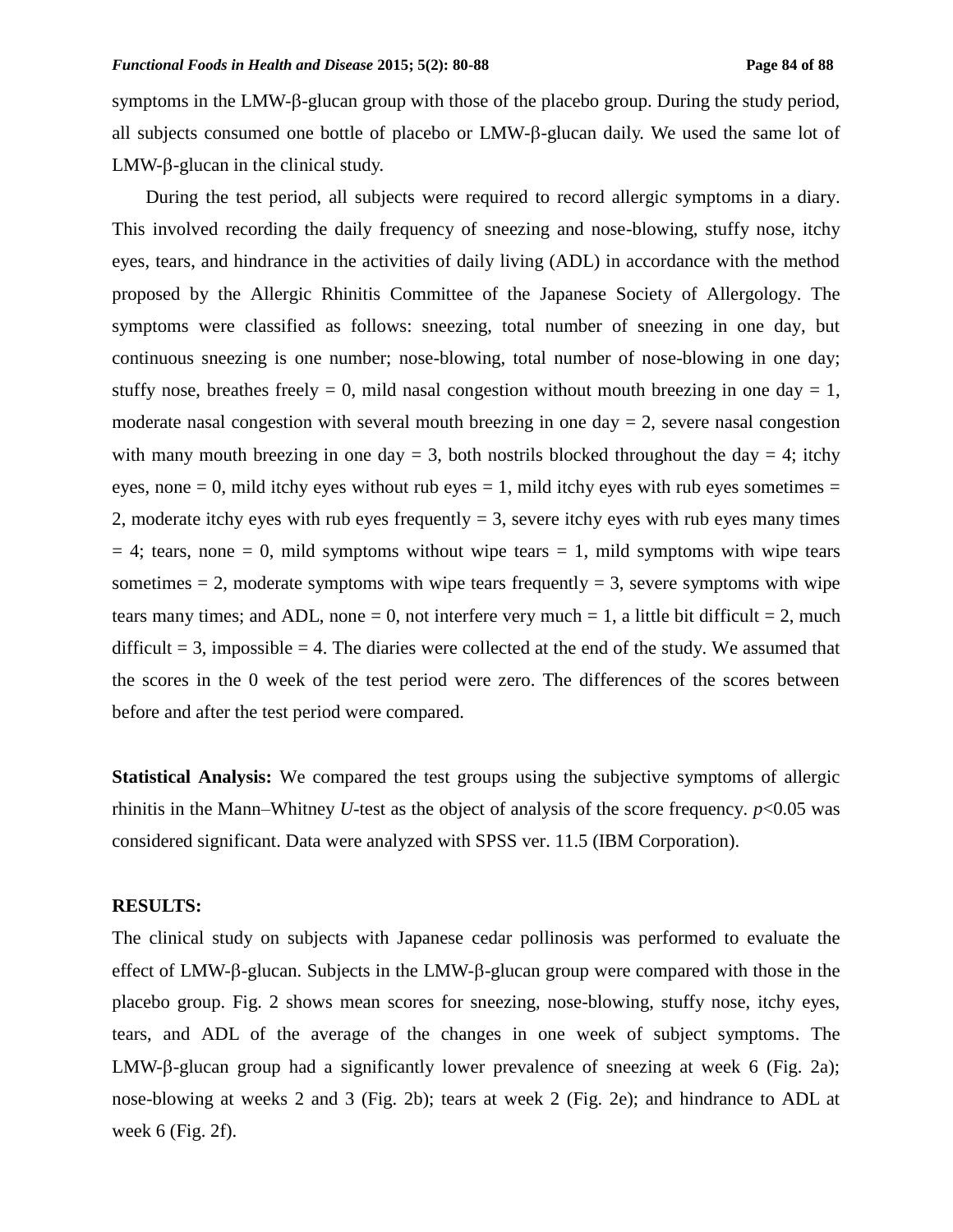

**Figure 2.** Mean scores for nasal and eye symptoms, and hindrance to the ADL of the changes in one-week symptoms of subjects given LMW- $\beta$ -glucan. Solid circles represent the LMW- $\beta$ -glucan group, open circles represent the placebo group. a: sneezing. b; nose-blowing, c; stuffy nose, d; itchy eyes, e; tears, f; hindrance to the activities of daily living. Each value represents the mean  $\pm$  SD. A comparison between the LMW- $\beta$ -glucan group and the placebo group was undertaken using the Mann–Whitney U test. \*\* *p*<0.01, \* *p*<0.05 *vs*. another group.

# **DISCUSSION:**

We investigated whether the intake of  $LMW-\beta$ -glucan could modify various symptoms during the grass pollen season in patients with seasonal allergic rhinitis. The clinical study showed that the LMW- $\beta$ -glucan group had a significantly lower prevalence of sneezing, nose-blowing, tears, and hindrance to the ADL than the placebo group. Specially, the scores of sneezing and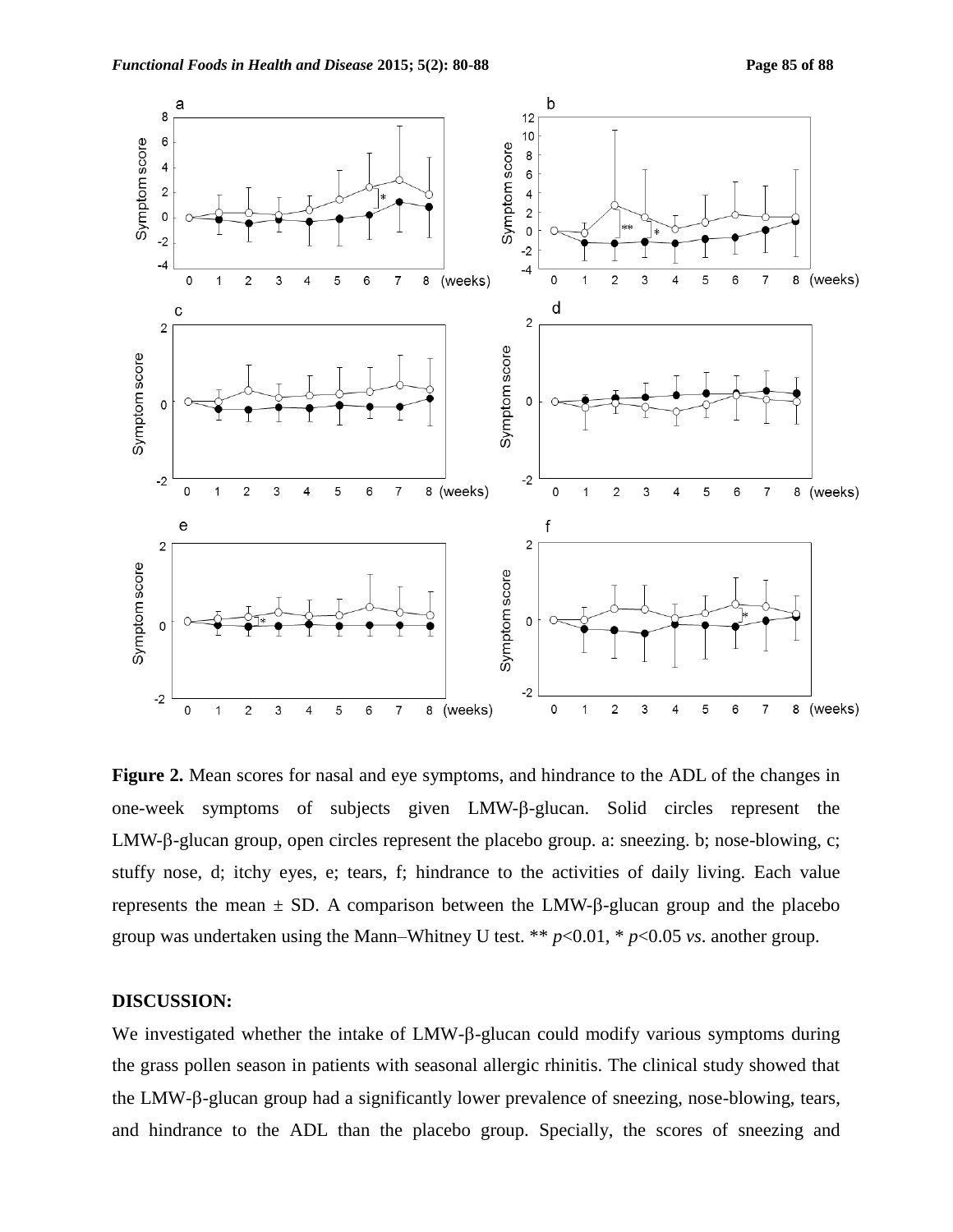hindrance to the ADL were lower in the LMW- $\beta$ -glucan group than in the placebo group at week 6. This result shows that improvement in hindrance to the ADL may be due to the inhibitory effect on "sneezing" by LMW- $\beta$ -glucan. Furthermore, the LMW- $\beta$ -glucan group had a significantly lower prevalence of nose-blowing and tears at week 2. Although the amount of pollen at week 2 was significantly smaller than that at week 6, some people might have the very high sensitivity to pollen and then mast cell degranulation might be induced. Further investigation will be necessary to explain this phenomena.

We have shown that  $LMW-\beta$ -glucan inhibits mast cell degranulation, which means that LMW- $\beta$ -glucan inhibits the release of chemical mediators from mast cells [14]. Furthermore, we have shown the inhibitory effect of LMW- $\beta$ -glucan by an IgE-mediated PCA reaction [14]. The inhibitory effect of  $LMW-\beta$ -glucan on the PCA reaction may have been due to reduced degranulation.

Various allergic reactions occur via IgE-mediated hypersensitivity reactions [4, 5]. IgE production is promoted by T helper (Th) 2 cells and their cytokines, such as interleukin (IL)-4 and IL-5. Th1 cells and their cytokines, such as interferon (IFN)- $\gamma$  and IL-12, can inhibit IgE production [16]. Orally administered LMW- $\beta$ -glucan has been shown to significantly inhibit the ova-albumin (OVA)-induced allergic reaction in mice, and this might be due to the inhibition of OVA-specific IgE elevation through the production of IFN- $\gamma$  and IL-12 [17]. Moreover, treatment with  $\beta$ -glucan from zymosan has been demonstrated to be effective on the Th1/Th2 balance in patients with allergic rhinitis [18]. In addition to the inhibitory effects on mast cell degranulation,  $\beta$ -glucan has anti-allergic properties through its effects on the Th1/Th2 balance and IgE production. The measurement of the amounts in serum Th1/Th2 cytokines and IgE levels of subjects is important to clarify the effects of LMW- $\beta$ -glucan.

In conclusion, drinking  $LMW-\beta$ -glucan markedly improved the symptoms of allergic rhinitis in our clinical study. These results suggest that LMW-B-glucan had an inhibitory effect on an allergic reaction. We proceed further investigation in clinical trial to study the biochemical data. Furthermore, the *in vivo* and *in vitro* anti-allergic effects of LMW- $\beta$ -glucan suggest possible therapeutic applications of this component in inflammatory allergic diseases.

**Competing Interests:** The authors have no financial interests or conflicts of interests.

**Author's contributions**: All authors contributed to this study.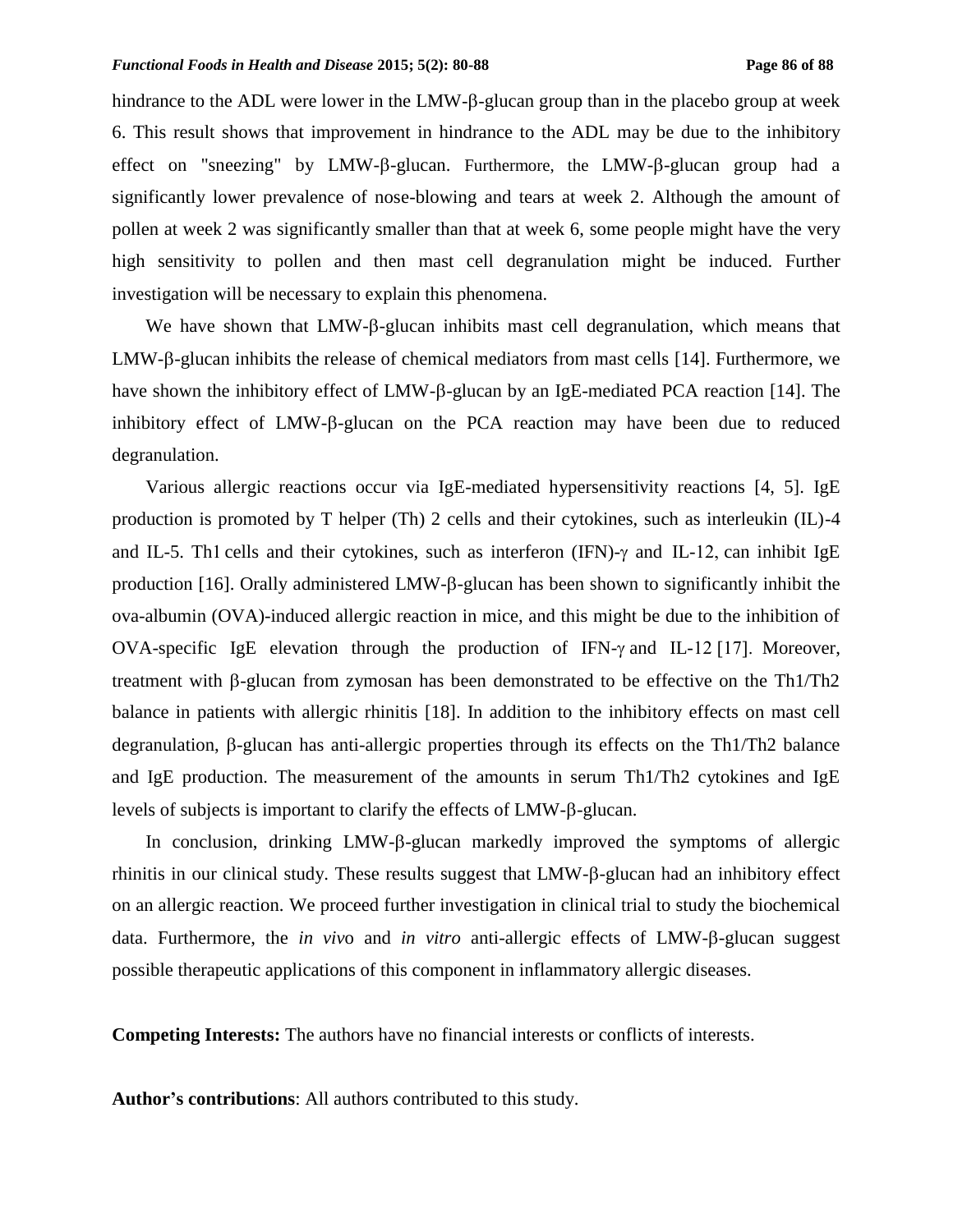**Abbreviations:** LMW, low-molecular-weight; Ig, immunoglobulin; CMCs, cultured mast cells; PCA, passive cutaneous anaphylaxis; ADL, activities of daily living; Th, T helper; IL, interleukin; OVA, ova-albumin

**Acknowledgments:** The authors thank Dr. Masahiro Yamamoto, M.D., ph. D., (Director Emeritus of Nissay Hospital, Osaka, Japan) for help in the clinical study at Daiso Corporation. This research was supported by Grant-in-Aid for Scientific Research from the Japan Society for the Promotion of Science (KAKENHI, 24501012, 25750064), the research fund of IGA Bio Research Co., Ltd., and a grant from Senri Kinran University.

### **REFERENCES:**

- 1. Wüthrich B: Epidemiology of the allergic diseases: are they really on the increase? *Int Arch Allergy Appl Immunol* 1989; 90(Suppl.1):3-10.
- 2. Stevens RL, Austen KF: Recent advances in the cellular and molecular biology of mast cells. *Immuno Today* 1989; 10:381-386.
- 3. Metcalfe DD, Kaliner M, Donlon MA: The mast cell. *Crit Rev Immunol* 1981; 3:23-74.
- 4. Plaut M, Pierce JH, Watson CJ, *et al*.: Mast cell lines produce lymphokines in response to cross-linkage of Fc epsilon RI or to calcium ionophores. *Nature* 1989; 339:64-67.
- 5. Gordon JR, Burd PR, Galli SJ: Mast cells as a source of multifunctional cytokines. *Immuno Today* 1990; 11:458-464.
- 6. Brown GD, Gordon S: Fungal  $\beta$ -glucans and mammalian immunity. *Immunity* 2003; 19:311-315.
- 7. Cramer DE, Allendorf DJ, Baran JT, *et al.*:  $\beta$ -glucan enhances complement-mediated hematopoietic recovery after bone marrow injury. *Blood* 2006; 107:835-840.
- 8. Ohno N, Furukawa M, Miura NN, *et al.*: Antitumor  $\beta$  glucan from the cultured fruit body of *Agaricus blazei*. *Biol Pharm Bull* 2001; 24:820-828.
- 9. Bohn JA, BeMiller JN:  $(1\rightarrow 3)$ -β-D-Glucans as biological response modifiers: a review of structure-functional activity relationships. *Carbohydr Polym* 1995; 28:3-14.
- 10. Ishibashi K, Miura NN, Adachi Y, *et al*.: Relationship between solubility of grifolan, a fungal  $1, 3-\beta$ -D-glucan, and production of tumor necrosis factor by macrophages in vitro. *Biosci Biotechnol Biochem* 2001; 65:1993-2000.
- 11. Suzuki T, Nakamura S, Nishikawa K, *et al*.: Production of high purified β-glucan from *Aureobasidium pullulans* and its characteristics. *Food Function* 2006; 2:45-50.